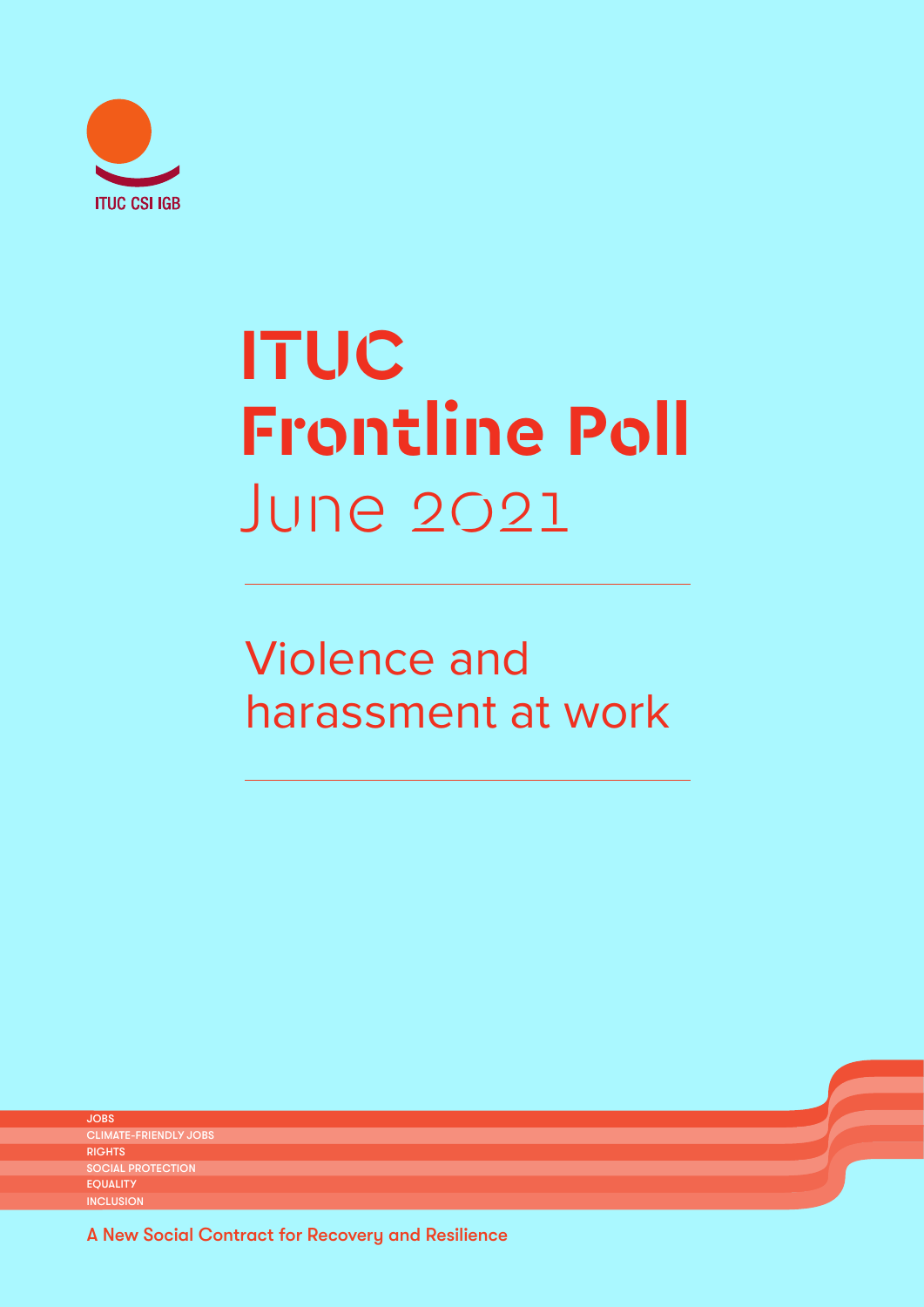Publisher responsible in law: **Sharan Burrow**, General Secretary

**ITUC** 5 Bld du Roi Albert II, Bte 1, 1210-Brussels, Belgium Tel: +32 2 224 0211 Fax : +32 2 201 5815 Email: press@ituc-csi.org Web: www.ituc-csi.org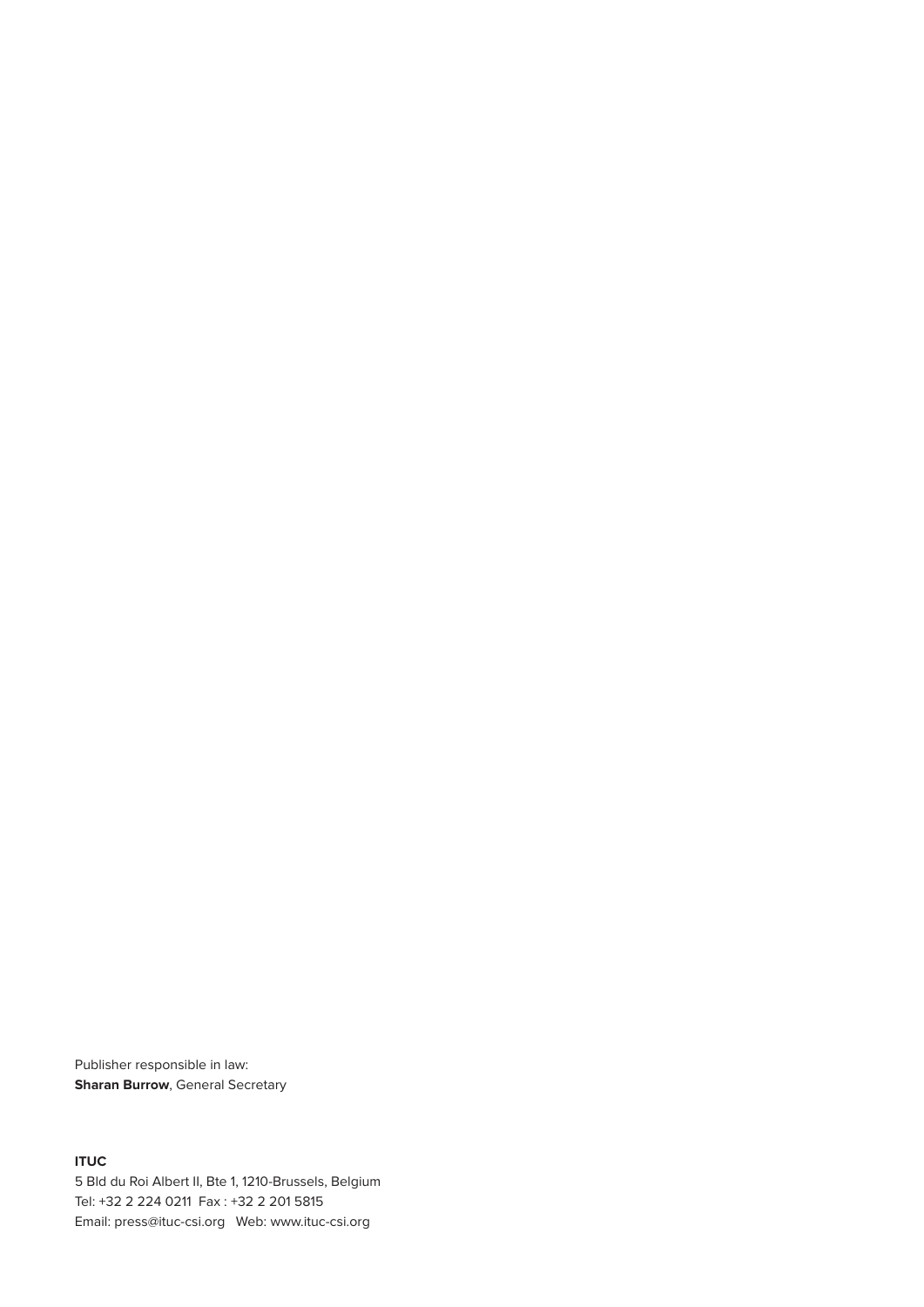## Contents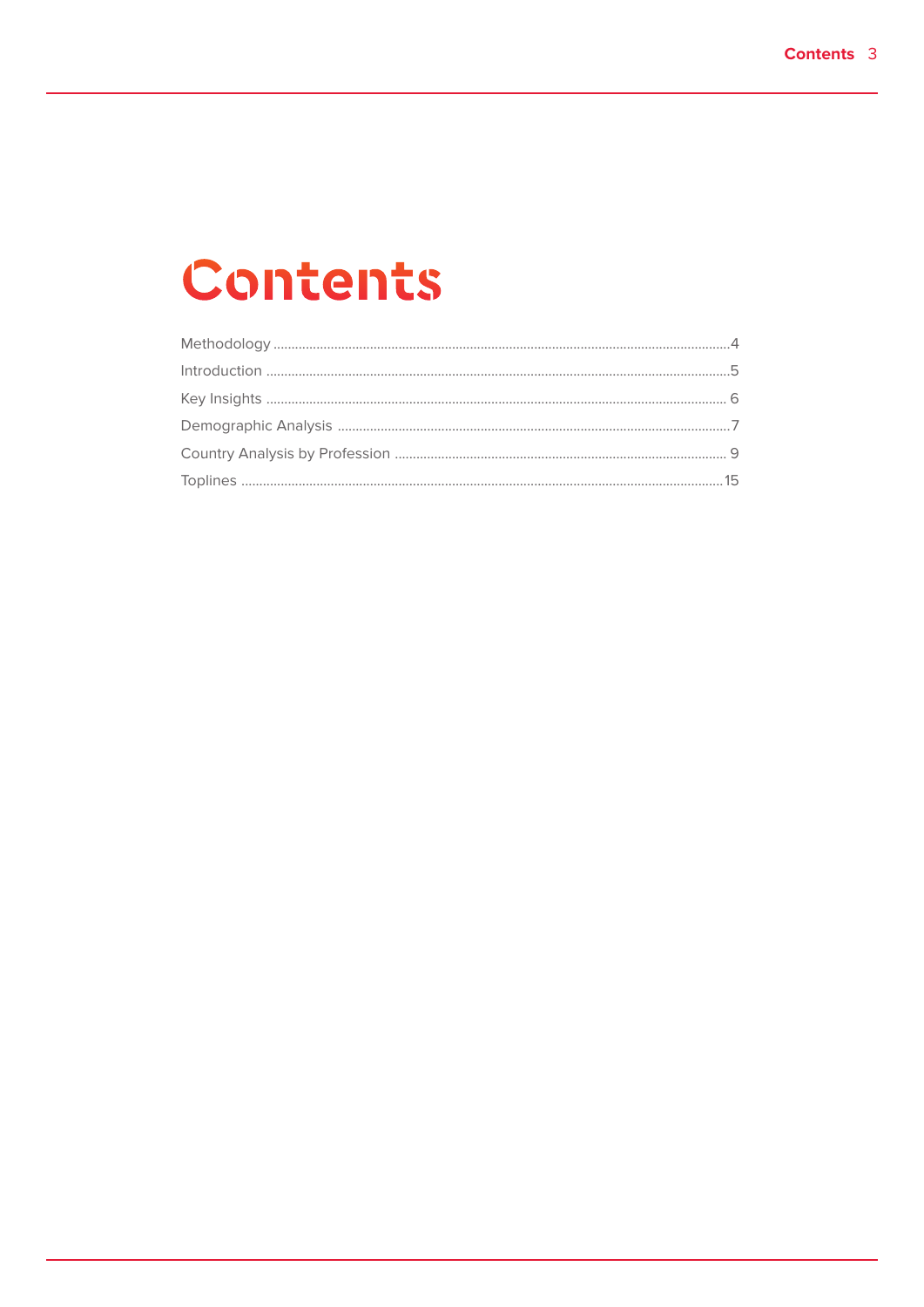# **Methodology**

This report summarises the results of a survey commissioned by the International Trade Union Confederation (ITUC). The fieldwork was conducted by YouGov. Fieldwork was conducted between

the 1st and 15th of June 2021. The surveys were carried out online in ten countries with a total sample size of 12,242. The sample size for each country is as follows:

| <b>Country</b>       | $N=$              |
|----------------------|-------------------|
| <b>Australia</b>     | 1056              |
| <b>Brazil</b>        | 1008              |
| France               | 1037              |
| <b>Great Britain</b> | <b>NK</b><br>1674 |
| India                | 1012<br>$\bullet$ |
| Indonesia            | 2131              |
| Italy                | 1067              |
| Japan                | 1000              |
| <b>Mexico</b>        | 1000              |
| <b>USA</b>           | 1257              |

**Note:** Sample sizes vary per country due to the standard survey samples in each region. All sample sizes are over 1,000 respondents, meaning they're significantly above the minimum requirement for statistical reliability.

The figures have been given an even weighting for each country to produce an "average" value.

The questionnaire was developed by the ITUC in consultation with YouGov. This report was prepared by Kate Whelan Consulting.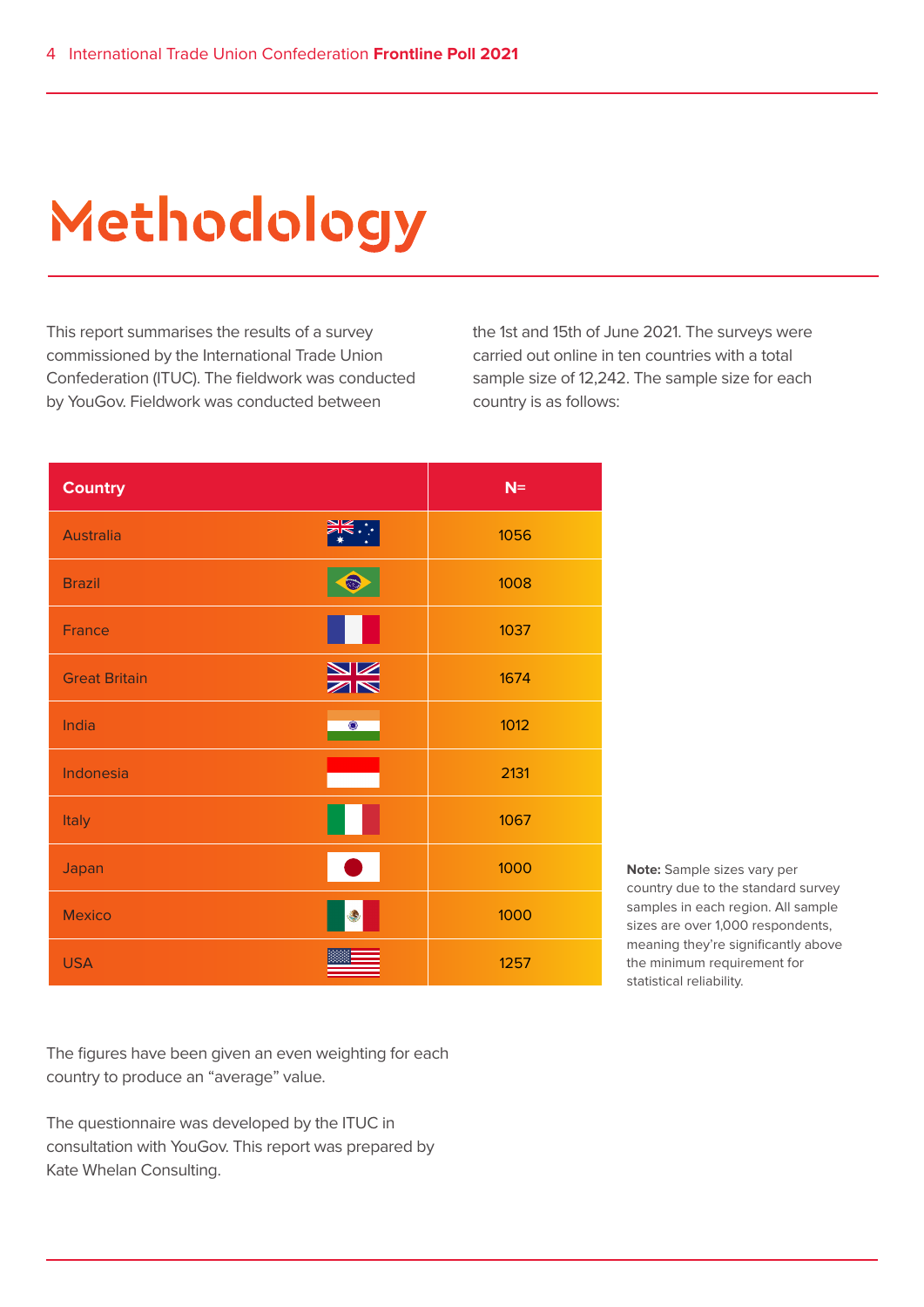## **Introduction**

In June 2021 the International Trade Union Confederation (ITUC) commissioned research into public perceptions of the likelihood of men and women facing violence and harassment in a variety of professions.

The question was asked in 10 countries, including Australia, Brazil, France, Great Britain, India, Indonesia, Italy, Japan, Mexico and the USA.

Respondents were asked "Do you think men or women are more likely to face violence and harassment, or are they equally likely?" for each of the following nine professions: teaching, nursing, doctors, journalism, law, sport, politics, finance and banking, and building and construction.

#### **The main findings of this research were:**

In each of the nine professions listed, at least **one in three (33%) of people** believe that **women are more likely to face violence and harassment**.

**Nursing (49%), politics (43%), sport (40%) and building and construction (40%)** were the professions where the largest proportion of respondents thought that **women are more likely to face violence and harassment**.

**Doctors (45%), teaching (44%), journalism (43%), law (42%) and finance and banking (40%)** were the professions where respondents were more likely to think **men and women are equally as likely to face violence and harassment**.

Although on average across the nine professions males and females differed only slightly in their perceptions, there were three professions where **females were more likely to believe that women are more likely to face violence and harassment: law (+11%), politics (+11%) and building and construction (+8%)**.

**Those under 35 were in general more likely to believe that women are more likely to face violence and harassment** in the nine professions listed, with the greatest difference between this cohort and those aged 55+ being **finance and banking (+8%), sport (+7%) and teaching (+7%)**.

For all but one profession (nursing), **the Americas was the region where respondents were considerably more likely to think that women were more likely to face violence and harassment.** Across the nine professions, an average of 44% of people from the Americas believe that women are more likely to face violence and harassment compared to 38% across Europe, 36% across the Asia-Pacific and the global average of 39%.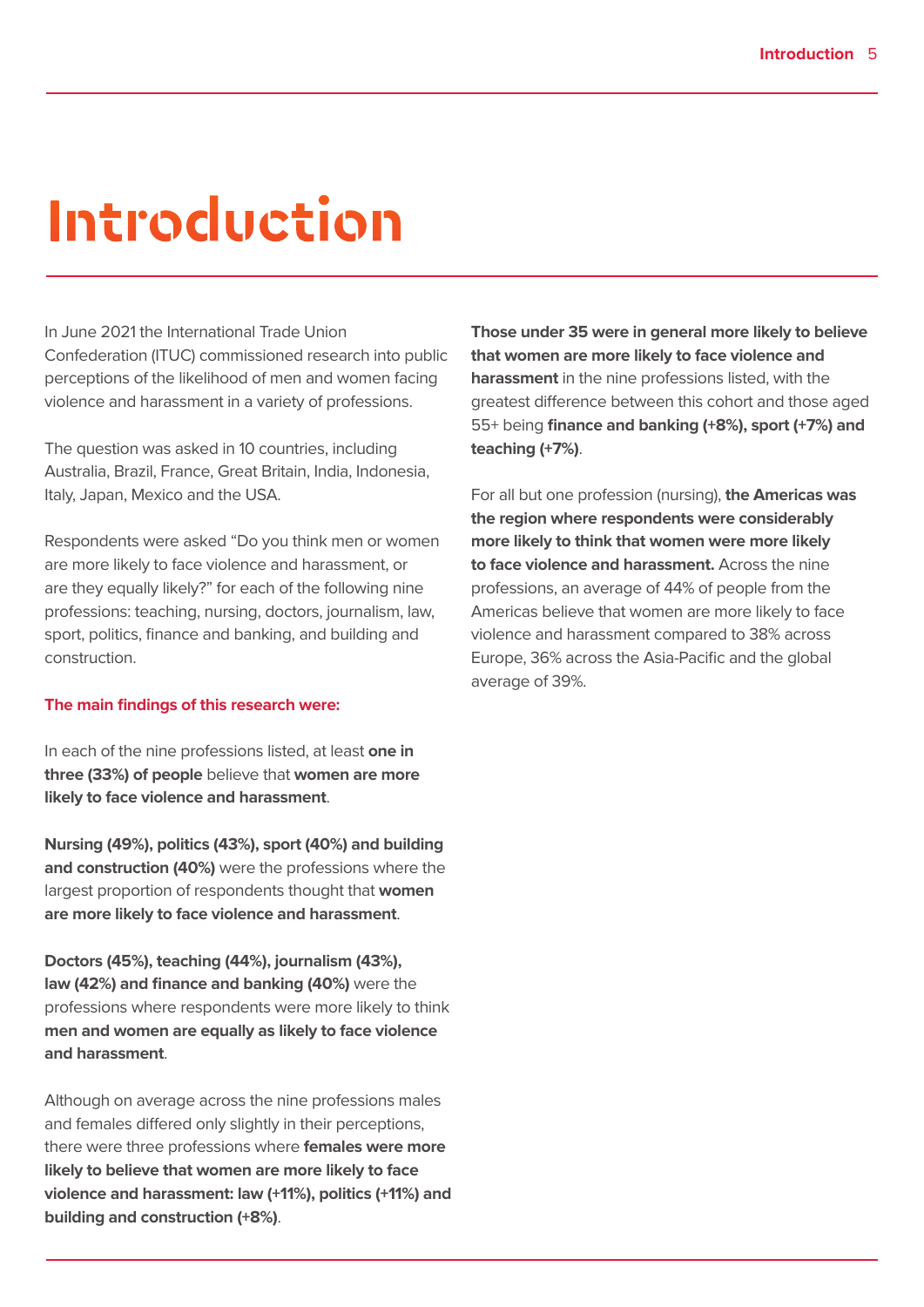# **Key Insights**

Across the nine professions included in this question, at least 33% of people (or one in three) thought that women are more likely to face violence and harassment.

Excluding building and construction, 8% or less of people – or fewer than one in 10 – thought that men are more likely to face violence and harassment across each of the industries.

There are four professions where the largest proportion of respondents thought that women are more likely to face violence and harassment than men:

- **nursing (49%)**
- politics (43%)

**Buil** 

- **sport (40%)**
- **building and construction (40%).**

For the remaining five professions, the largest proportion of people thought that men and women are **equally** likely to face violence and harassment. These professions were doctors (45%), teaching (44%), journalism (43%), law (42%) and finance and banking (40%).

However, across the nine professions, at least 33% of people (or one in three) thought that women are more likely to face violence and harassment.

The profession where people most commonly thought that men would be more likely to face violence and harassment was building and construction (19%). However, considerably more people (40%) thought that women would be more likely than men to face violence and harassment in this profession.

### Likelihood to face violence and harassment at work: 10 Country average

|                            | Men are more likely |                 | Equally as likely | Women are more likely | Don't know      |
|----------------------------|---------------------|-----------------|-------------------|-----------------------|-----------------|
| Teaching                   | 5 <sup>%</sup>      | $44^\circ$      |                   | 36 <sup>%</sup>       | $14^{\%}$       |
| <b>Nursing</b>             | 6 <sup>%</sup>      | $32^{\%}$       |                   | $4.9\%$               | 13 <sup>%</sup> |
| <b>Doctors</b>             | 5 <sup>%</sup>      | 45%             |                   | $33^{\%}$             | 16 <sup>%</sup> |
| Journalism                 | 5 <sup>%</sup>      | $43^{\%}$       |                   | 37 <sup>%</sup>       | 15 <sup>%</sup> |
| Law                        | 6 <sup>%</sup>      | $42^{\%}$       |                   | 33 <sup>%</sup>       | $18^{\%}$       |
| Sport                      | 8 <sup>%</sup>      | 37 <sup>%</sup> |                   | $40%$                 | $14^{\%}$       |
| <b>Politics</b>            | 7 <sup>%</sup>      | 36 <sup>%</sup> |                   | $43^{\%}$             | 15 <sup>%</sup> |
| <b>Finance and Banking</b> | 6 <sup>%</sup>      | 40 <sup>%</sup> |                   | 36 <sup>%</sup>       | 18 <sup>%</sup> |
| ding and Construction      | 19 <sup>%</sup>     | $24%$           |                   | 40 <sup>%</sup>       | $17^{\%}$       |

Figure 1: Question "For each of the following professions, do you think men or women are more likely to face violence and harassment, or are they equally likely?". Options provided were: "Men are more likely to face violence and harassment" "Men and women are equally likely to face violence and harassment" OR "Women are more likely to face violence and harassment" OR "Don't know". N=12242.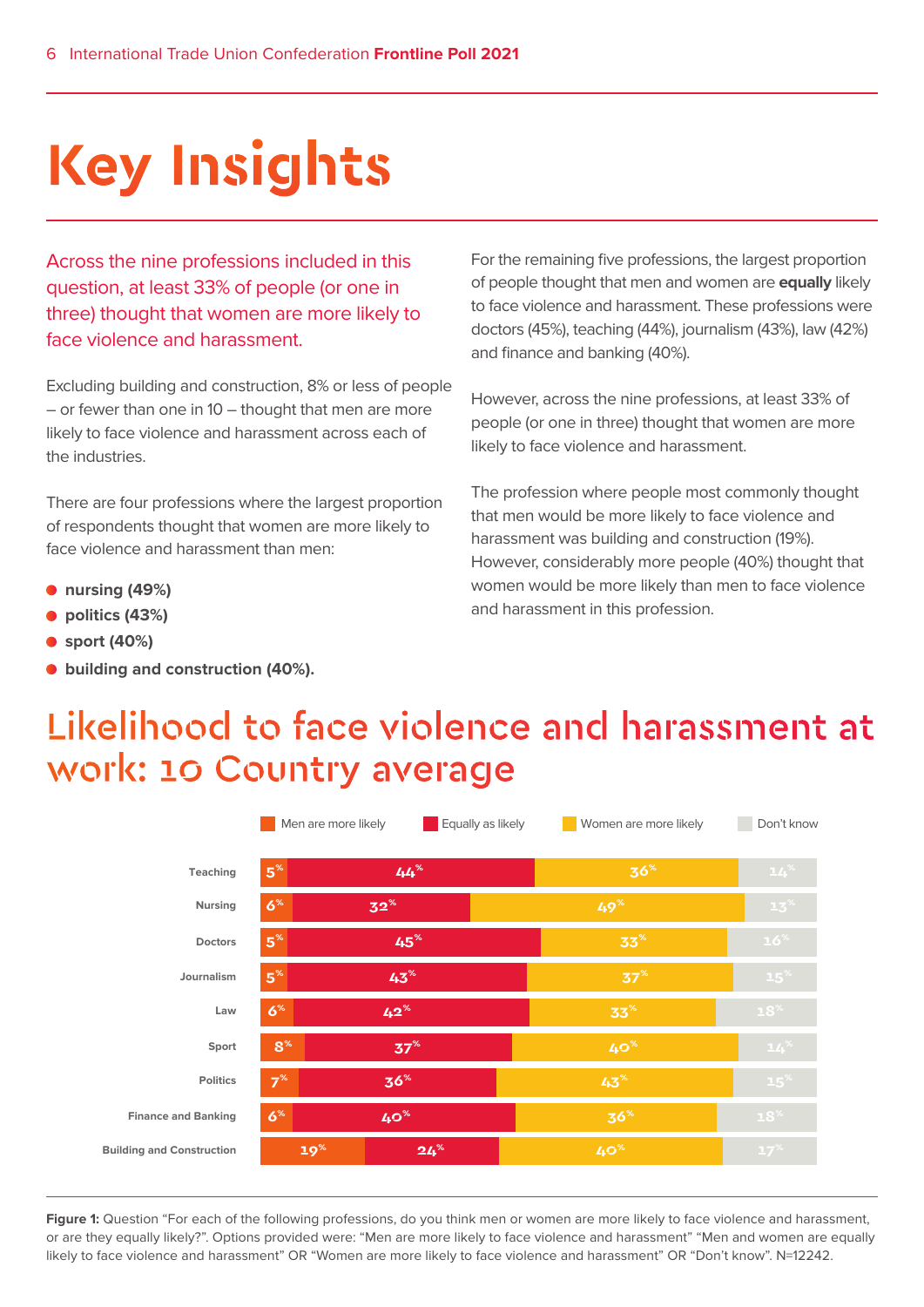# **Demographic Analysis**

#### **Gender**

Across the nine professions, there were few differences between the key demographics.

On average, the largest proportion of females (42%) thought that women were more likely to face violence and harassment (a similar proportion – 37% – thought men and women were equally as likely to face violence and harassment).

36% of males – only slightly less than females - thought that women are more likely to face violence and harassment. 39% of males thought than men and women were equally as likely.

Across the nine professions, just 9% of men and 6% of women thought that men were more likely to face violence and harassment.

There were three professions, however, where males and females differed significantly in their likelihood to think that women are more likely to face violence and harassment than men:

- **Law: 39% of females compared to 28% of males (+11%) thought that women were more likely to face violence and harassment.**
- **Politics: 48% of females compared to 37% (+11%) of males thought that women are more likely to face violence and harassment.**
- **Building and Construction: 44% of females compared to 36% of males (+8%) thought that women are more likely to face violence and harassment.**

#### **Age**

Across the nine professions, both individually and on average, younger respondents were more likely to think that women are more likely to face violence and harassment.

An average of 41% of those aged under 35, compared to an average of 36% of those aged 55+, believe that women are more likely to face violence and harassment than men. Conversely, 42% of those aged 55+ compared to 35% of those aged under 35 think that men and women are equally as likely to face violence and harassment.

The professions where those aged under 35 differed most significantly from those aged 55+ were:

- **Finance and Banking: 40% of those aged under 35 compared to 32% of those aged 55+ (+8%) believe that women are more likely to face violence and harassment.**
- **Sport: 44% of those aged under 35 compared to 37% of those aged 55+ (+7%) believe that women are more likely to face violence and harassment.**
- **Teaching: 40% of those aged under 35 compared to 33% of those aged 55+ (+7%) believe that women are more likely to face violence and harassment.**

On average, those aged 35-54 are divided equally between those who believe women and more likely to face violence and harassment and those who believe men and women are equally as likely (38% for each).

Across the nine professions, very few people in each age group believe men are more likely to face violence and harassment than women: 9% of those aged under 35, 7% of those aged 35-54 and 6% of those aged 55+.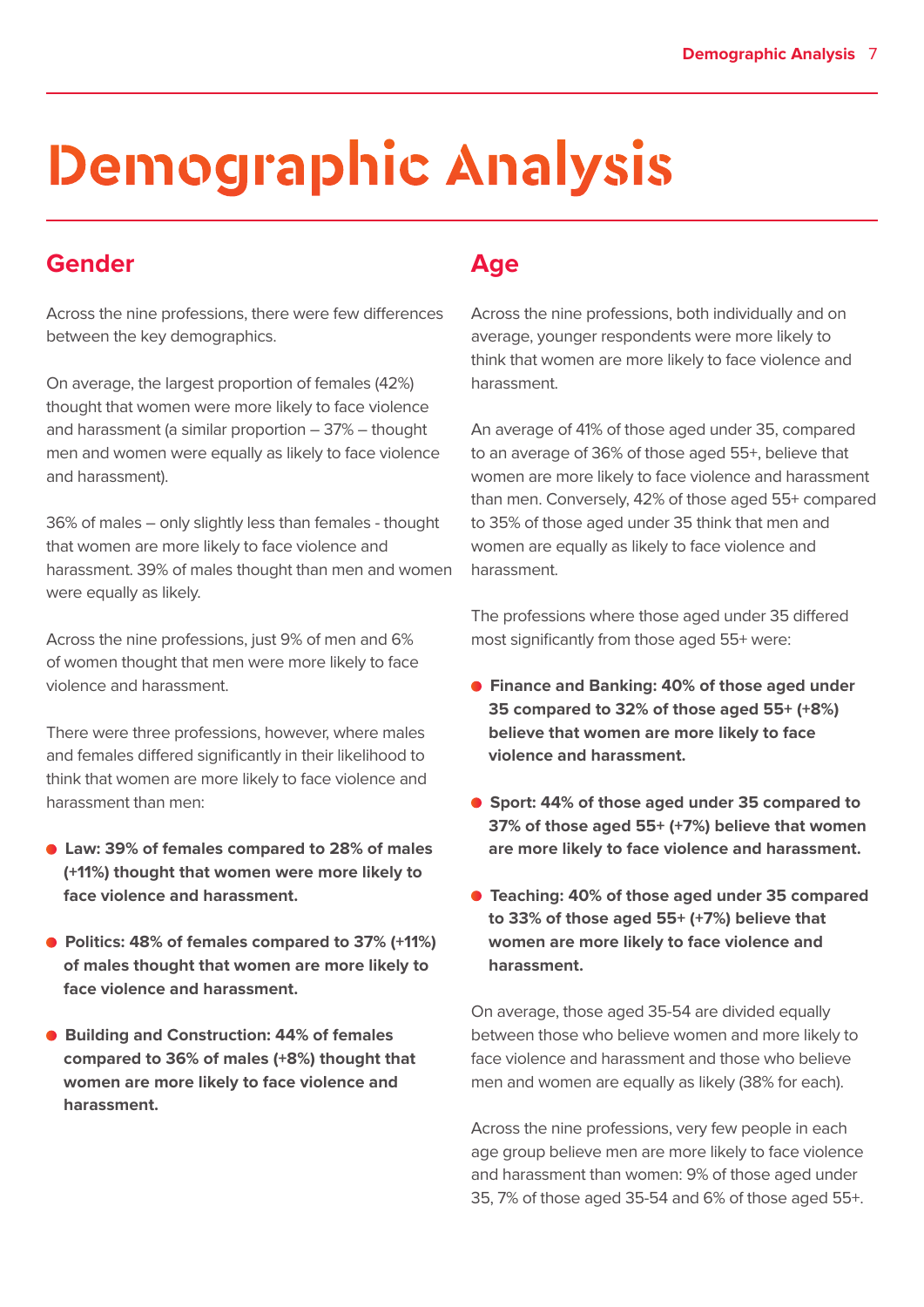#### **Regional Differences**

For all but one profession (nursing), the Americas (Brazil, Mexico and the US) was the region where respondents were considerably more likely to think that women were more likely to face violence and harassment. For example:

- **Building and Construction: 51% of people in the Americas believe that women are more likely than men to face violence and harassment compared to the global average of 40%.**
- **Law: 42% of people in the Americas believe women are more likely to face violence and harassment than men compared to the global average of 33%.**
- **Politics: 49% of people in the Americas believe that women are more likely to face violence and harassment than men compared to the global average of 43%.**

Across the nine professions, an average of 44% of people from the Americas believe that women are more likely to face violence and harassment. This compares to 38% across Europe, 36% across the Asia-Pacific and the global average of 39%.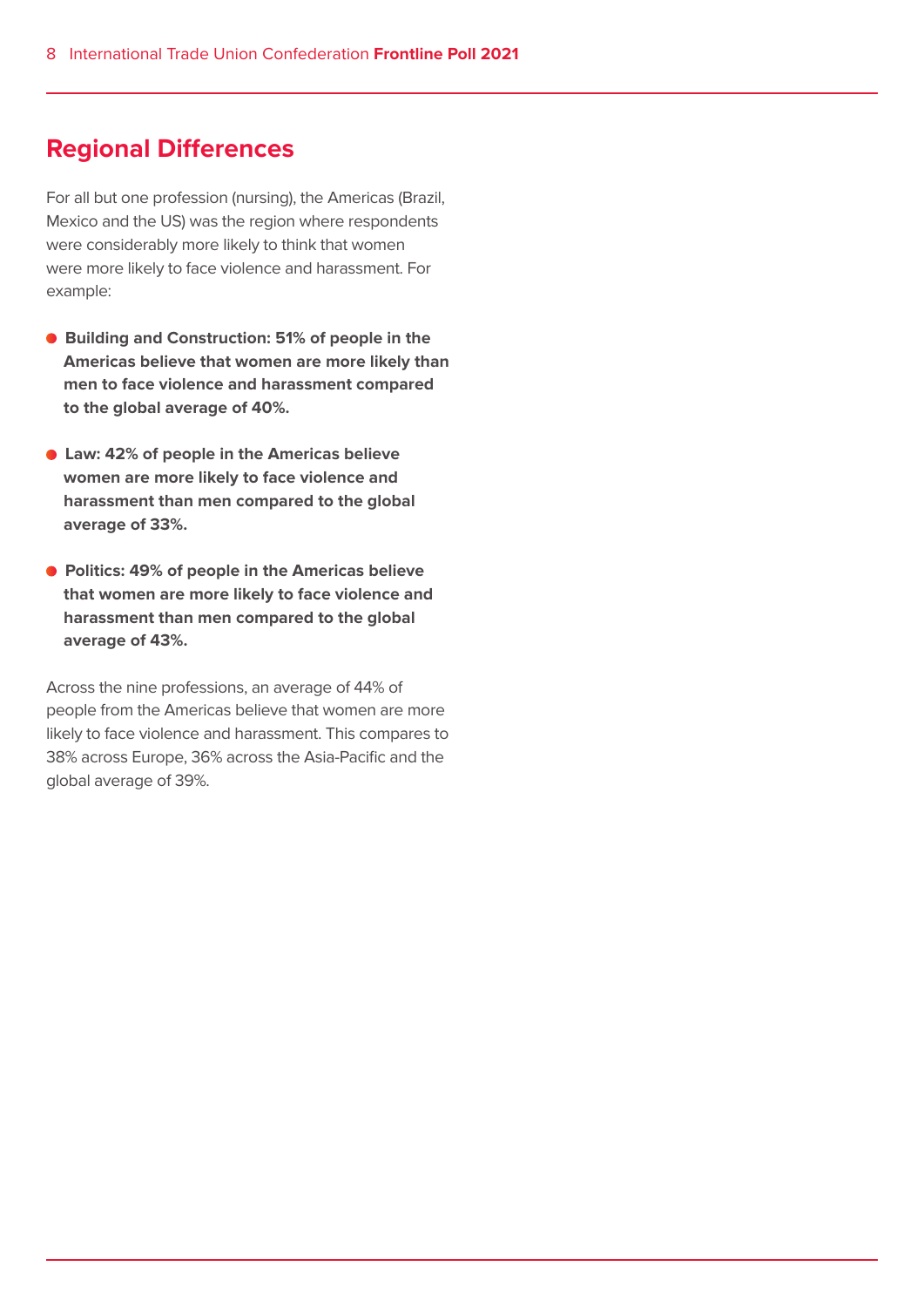# **Country Analysis by Profession**

## **Teaching**

Overall, the largest proportion of people (44%) believe that men and women are equally as likely to face violence and harassment in teaching. However more than one in three (36%) believe women are more likely. Just 5% believe men are more likely.

Great Britain (53%), France (51%) and Australia (51%) were the countries most likely to think that men and women were equally as likely to face violence and harassment; however, between 29-33% of these populations believe that women are more likely.

Brazil was far more likely than any other country (55% compared to the global average of 36%) to believe that women were more likely to face violence and harassment in teaching. They were followed by Indonesia (43%), Italy (42%) and Mexico (41%).



### **Nursing**

Almost half (49%) of people believe that women are more likely to face violence and harassment in nursing – more than any of the other professions listed.

32% believe men and women are equally as likely to face violence and harassment and 6% believe men are more likely.

The countries most likely to believe that women were more likely than men to face violence and harassment in nursing were Brazil (63%), Indonesia (61%), Italy (55%) and France (54%).

Great Britain was the only country where more people

thought men and women were equally likely to face violence and harassment (42%) than thought women were more likely (38%). Those in the US were divided evenly between women being more likely (34%) and men and women being equally as likely (34%).



The largest proportion of people (45%) believe that men and women are equally as likely to face violence and harassment in this profession. One in three, however, (33%) believe that women are more likely. 5% believe men are more likely to face violence and harassment.

Just one country – Brazil (53%) – had more than half their population who believe that women are more likely to face violence and harassment.

Those countries most likely to believe that men and women are equally likely to face violence and harassment were Great Britain (57%), India (55%), Australia (54%) and Mexico (51%).



### **Journalism**

Globally, just over one in three (37%) of people believe that women in journalism are more likely than men to face violence and harassment. 43% of people believe men and women are equally as likely.

Just 5% believe men are more likely to face violence and harassment.

The countries most likely to believe that women are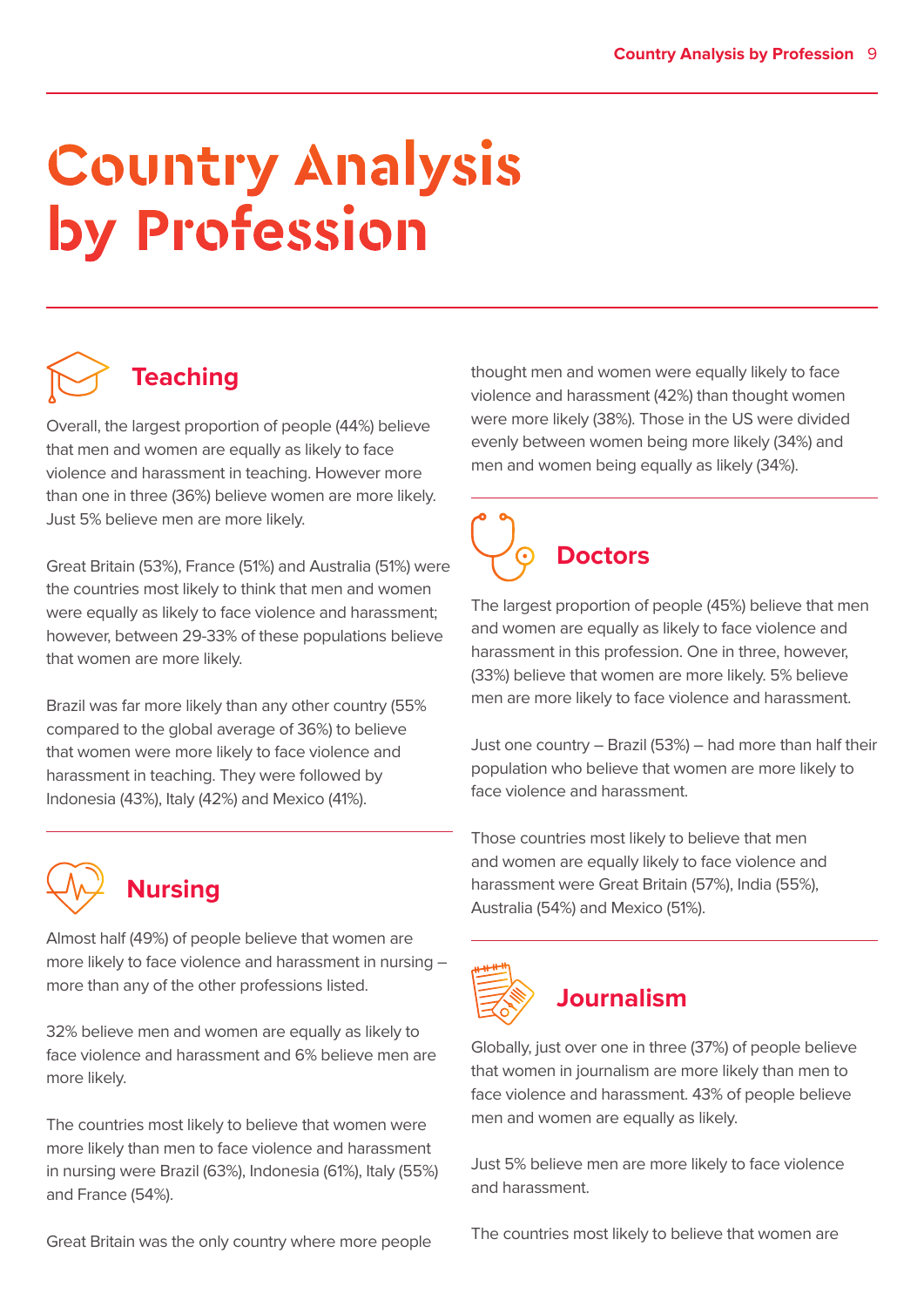more likely to face violence and harassment were Brazil (57%), Italy (47%) and France (41%). The countries most likely to believe that men and women are equally as likely to face violence and harassment were Mexico (50%), India (48%), Great Britain (47%), Indonesia (47%) and Australia (46%).



42% of people believe that men and women are equally as likely to face violence and harassment in the legal profession. Again however, a significant proportion (33%, or one in three) believe that women are more likely. Just 6% believe men are more likely to face violence and harassment in this profession.

Once again, the people of Brazil were far more likely to believe that women were more likely to face violence and harassment in this profession, with over half (54%) selecting this option. Italy (45%) and Mexico (41%) also had large proportions of their population believe that women are more likely to face violence and harassment.

There were, however, a larger a number of countries where a large proportion of people believe that men and women are equally as likely to face violence and harassment: Indonesia (48%), France (47%), Mexico (46%), Great Britain (45%), India (43%) and Australia (43%).



**Sport**

Sport was one of the four professions where people more commonly thought women were more likely to face violence and harassment (40%) than thought that men and women were equally as likely (37%). 8% of people believe that men are more likely than women to face violence and harassment in sport.

Those countries with the largest proportion of their population who believe that women are more likely than men to face violence and harassment in sport were Brazil (56%), France (48%), Italy (48%), Mexico (45%) and Indonesia (42%).

Several countries, however, went against the global average and more commonly believed that men and women are equally as likely to face violence and harassment (rather than women being more likely). These countries included Australia (42% compared to 36%), India (41% compared to 32%) and Great Britain (41% compared to 28%).



43% of people globally believe that women are more likely than men to face violence and harassment in politics, compared to just 7% who believe men are more likely. A large proportion (36%) believe that men and women are equally as likely to face violence and harassment.

Those in Brazil (62%), Mexico (54%) and Italy (51%) were most likely to believe that women were more likely to face violence and harassment than men. This was followed by Australia (49%), Japan (45%) and France (43%).

Although Great Britain (39%), India (32%) and Indonesia (32%) had significant proportion of their populations who believe that women are more likely to face violence and harassment than men, the population of these countries more commonly believe that men and women are equally as likely to face violence and harassment (41% for Great Britain, 34% for India and 44% for Indonesia).

## **Finance and Banking**

Overall, 40% of people believe that men and women are equally as likely to face violence and harassment in finance and banking. Almost as many believe that women are more likely (36%). Just 6% believe that men are more likely to face violence and harassment in finance and banking.

Three countries were more likely to believe that women were more likely to face violence and harassment: Brazil (55%), Italy (43%) and Indonesia (41%).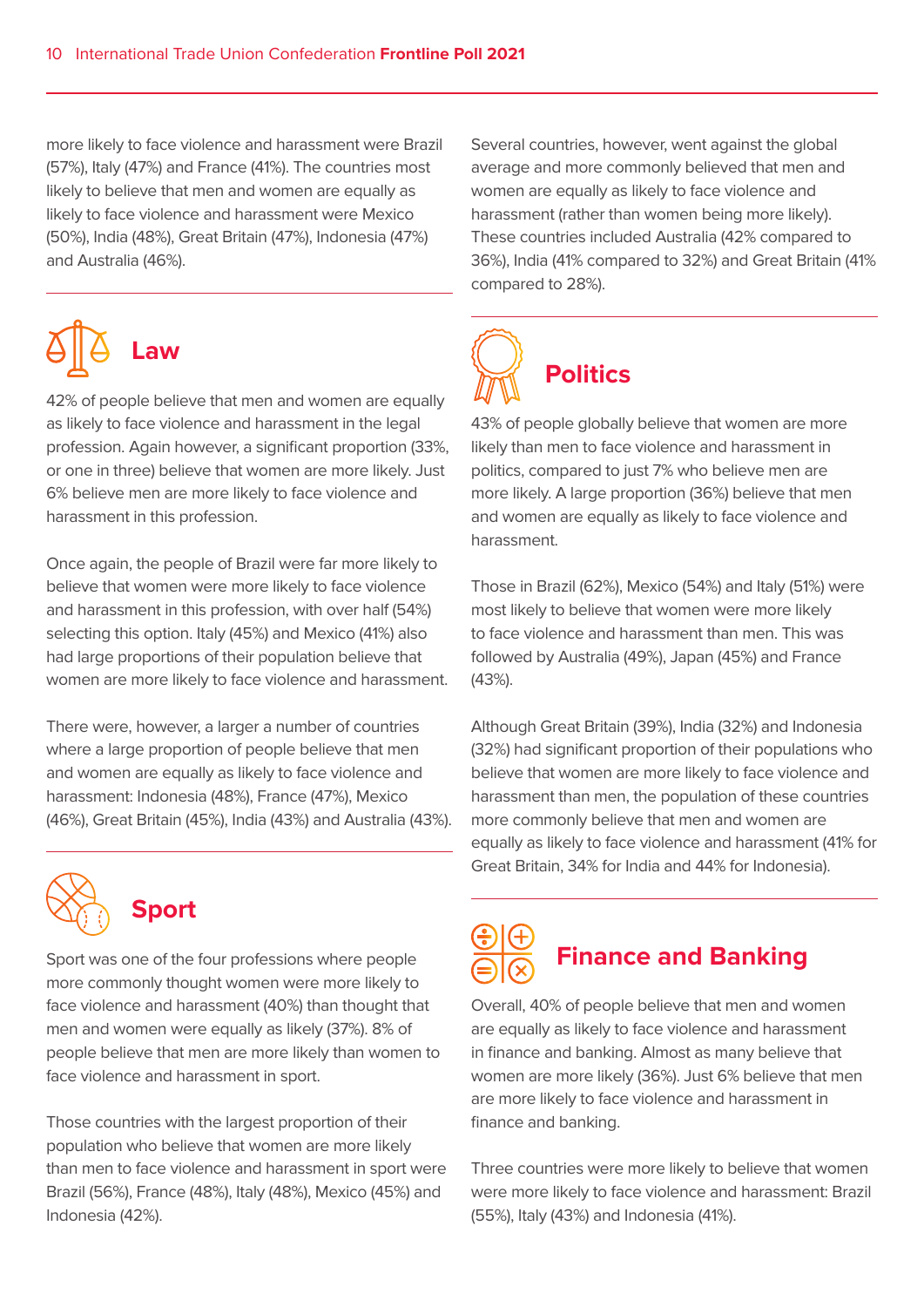Those countries with populations that more commonly believe that men and women were equally as likely to face violence and harassment were India (47%), Australia (46%), Mexico (46%), France (42%) and Great Britain (41%).

### **Building and Construction**

Building and construction was the profession where the largest percentage of respondents believed that men were more likely than women to face violence and harassment (19%). However, this was still far fewer than those that believe that women are more likely to face violence and harassment (40%). It is also less than those who believe men and women are equally as likely to face violence and harassment (24%).

Brazil (60%) and Mexico (57%) were considerably more likely than the global average to believe that women were more likely to face violence and harassment in this profession.

29% of those in Indonesia believe that men are more likely to face harassment in this profession. This figure is less than the percentage who believe women are more likely (32%) but greater than those who believe men and women are equally as likely (24%).

In Japan, a slightly higher number of people believe men are more likely to face violence and harassment (23%) than those who believe men and women are equally as likely to face violence and harassment (22%). This, however, was still fewer than those who believe that women are more likely to face violence and harassment (30%).

These examples are the only times across the ten countries and nine professions that "men are more likely" is more commonly selected than one of the other options.

## **Country Snapshot: India**

Although more commonly selecting either women being more likely to face violence and harassment, or men and women being equally more likely, people in India were consistently



#### **Politics**

20% of people in India believe men are more likely to face violence and harassment, compared to the global average of 7%.



#### **Law**

17% of people in India believe men are more likely to face violence and harassment, compared to the global average of 6%.

more likely than the other countries and the global average to believe that men are more likely to face violence and harassment. For example,



#### **Journalism**

14% of people in India believe men are more likely to face violence and harassment, compared to the global average of 5%.



#### **Doctors**

14% of people in India believe men are more likely to face violence and harassment, compared to the global average of 5%.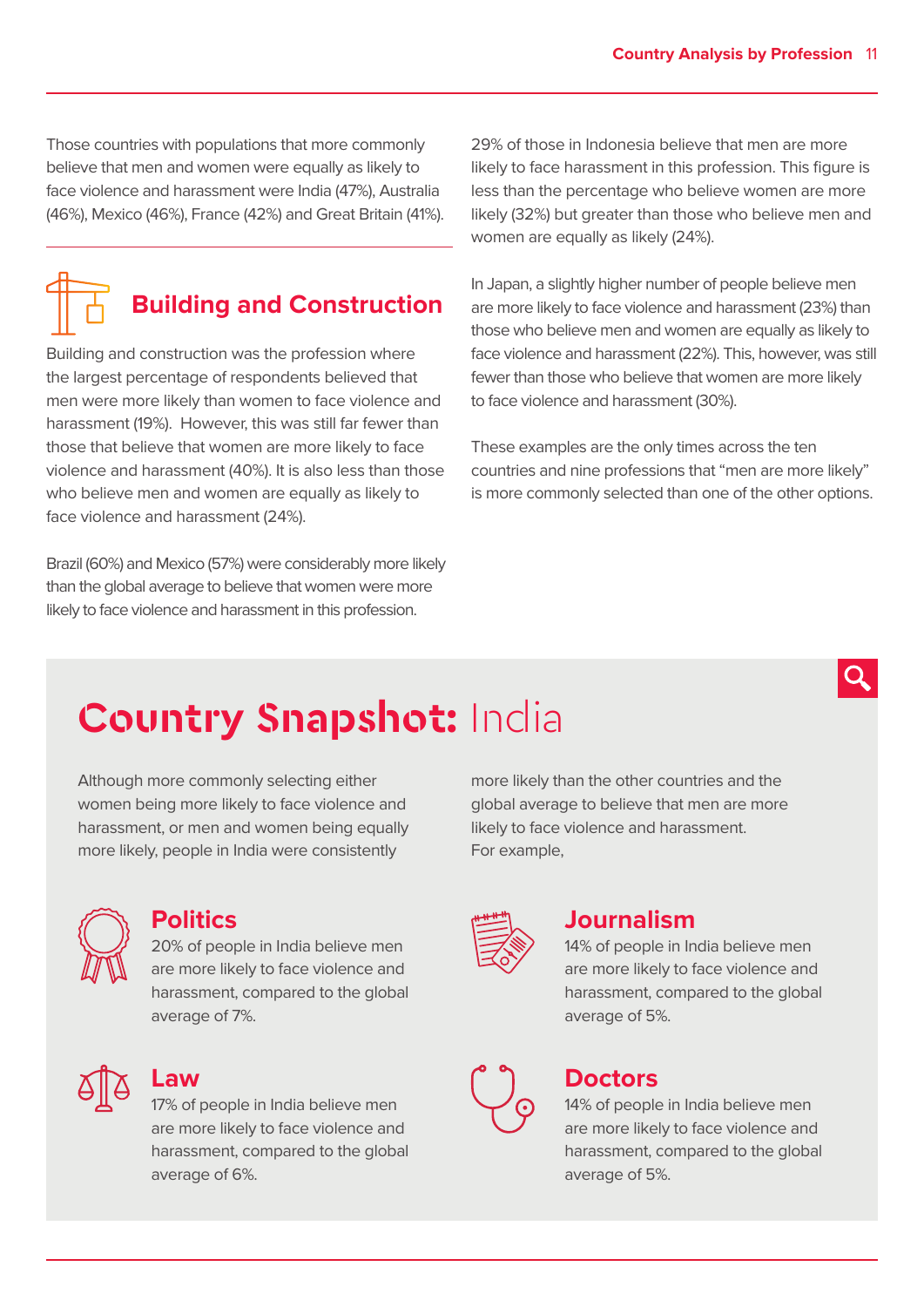### Likelihood to face violence and harassment at work: "Women are more likely to face violence and harassment"

#### **Teaching (2a)**

| <b>BRAZIL</b>            |     | 55% |
|--------------------------|-----|-----|
| <b>INDONESIA</b>         | 43% |     |
| <b>ITALY</b>             | 42% |     |
| <b>MEXICO</b>            | 41% |     |
| <b>10 COUNTRY</b>        | 36% |     |
| <b>FRANCE</b>            | 33% |     |
| <b>AUSTRALIA</b>         | 33% |     |
| <b>USA</b>               | 30% |     |
| <b>INDIA</b>             | 30% |     |
| <b>GREAT BRITAIN 29%</b> |     |     |
| <b>JAPAN</b>             | 28% |     |

#### **Nursing (2b)**



#### **Doctors (2c)**



#### **Journalism (2d)**

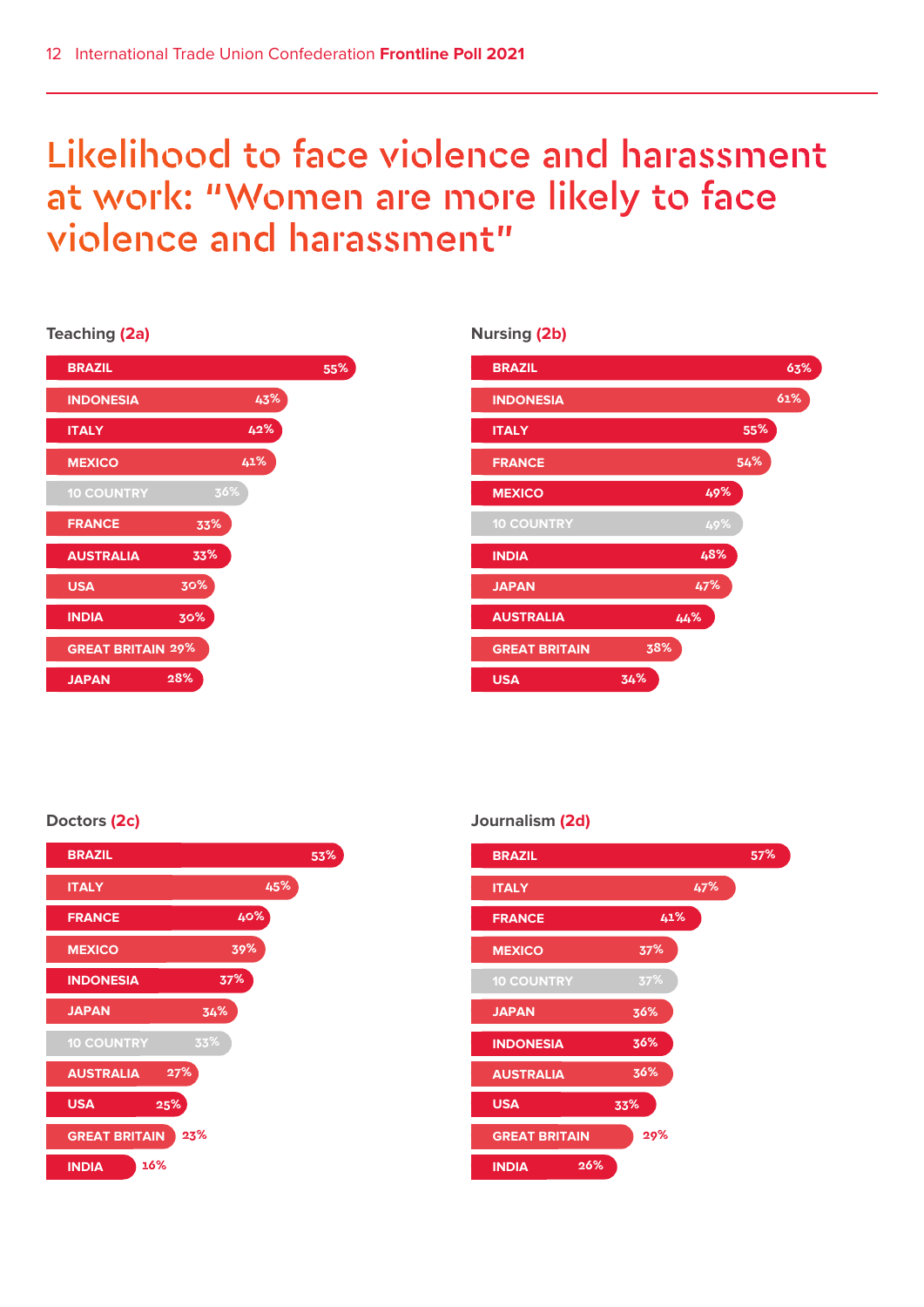#### **Law (2e)**



#### **Sport (2f)**



#### **Politics (2g)**



#### **Finance and Banking (2h)**

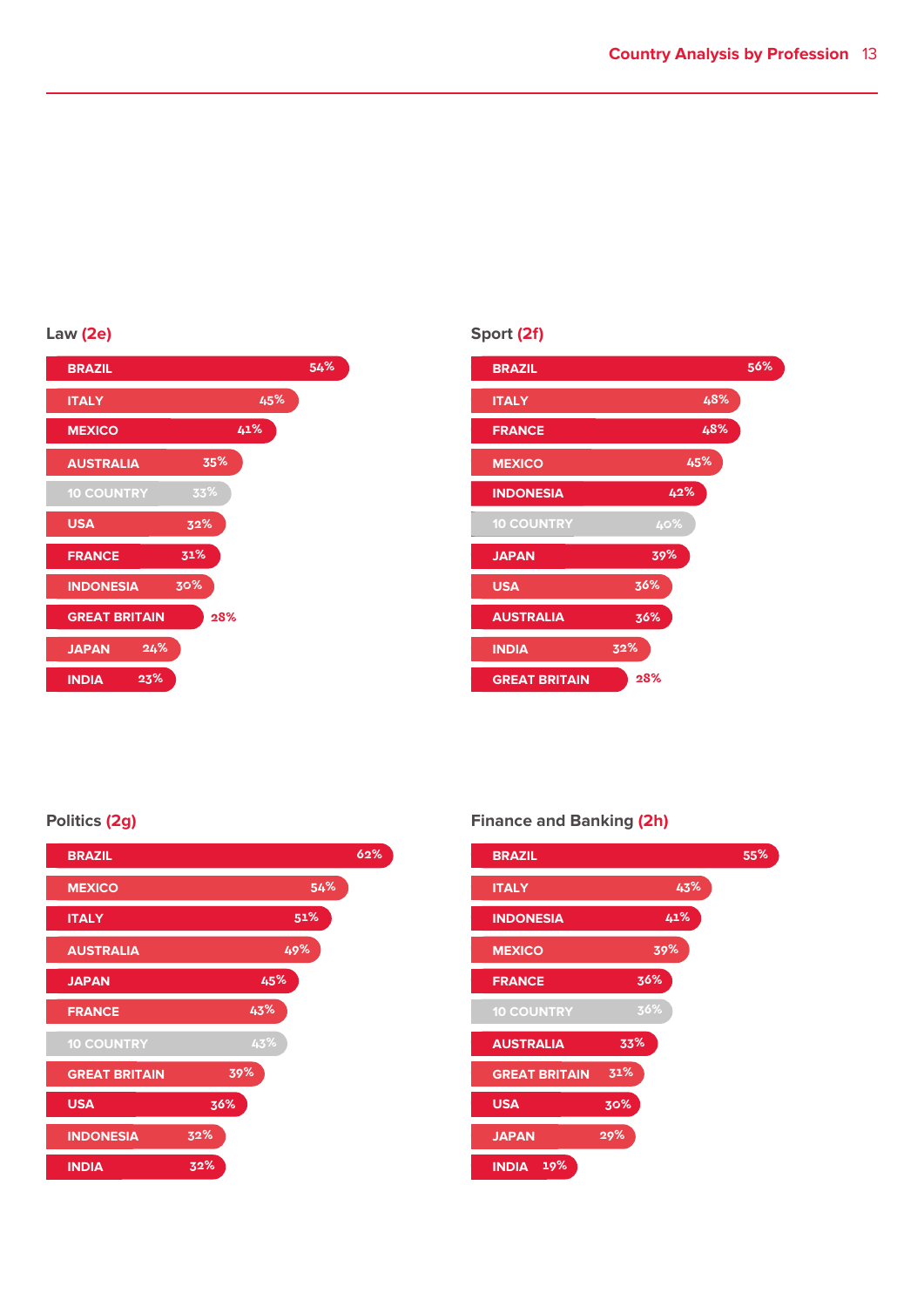#### **Building and Construction (2i)**



Figure 2: Question "For each of the following professions, do you think men or women are more likely to face violence and harassment, or are they equally likely?". Only "Women are more likely to face violence and harassment" displayed. N=12242 (Australia n=1056, Brazil n=1008, France n=1037, Great Britain n=1674, India n=1012, Indonesia n=2131, Italy n=1067, Japan n=1000, Mexico n=1000, USA n=1257).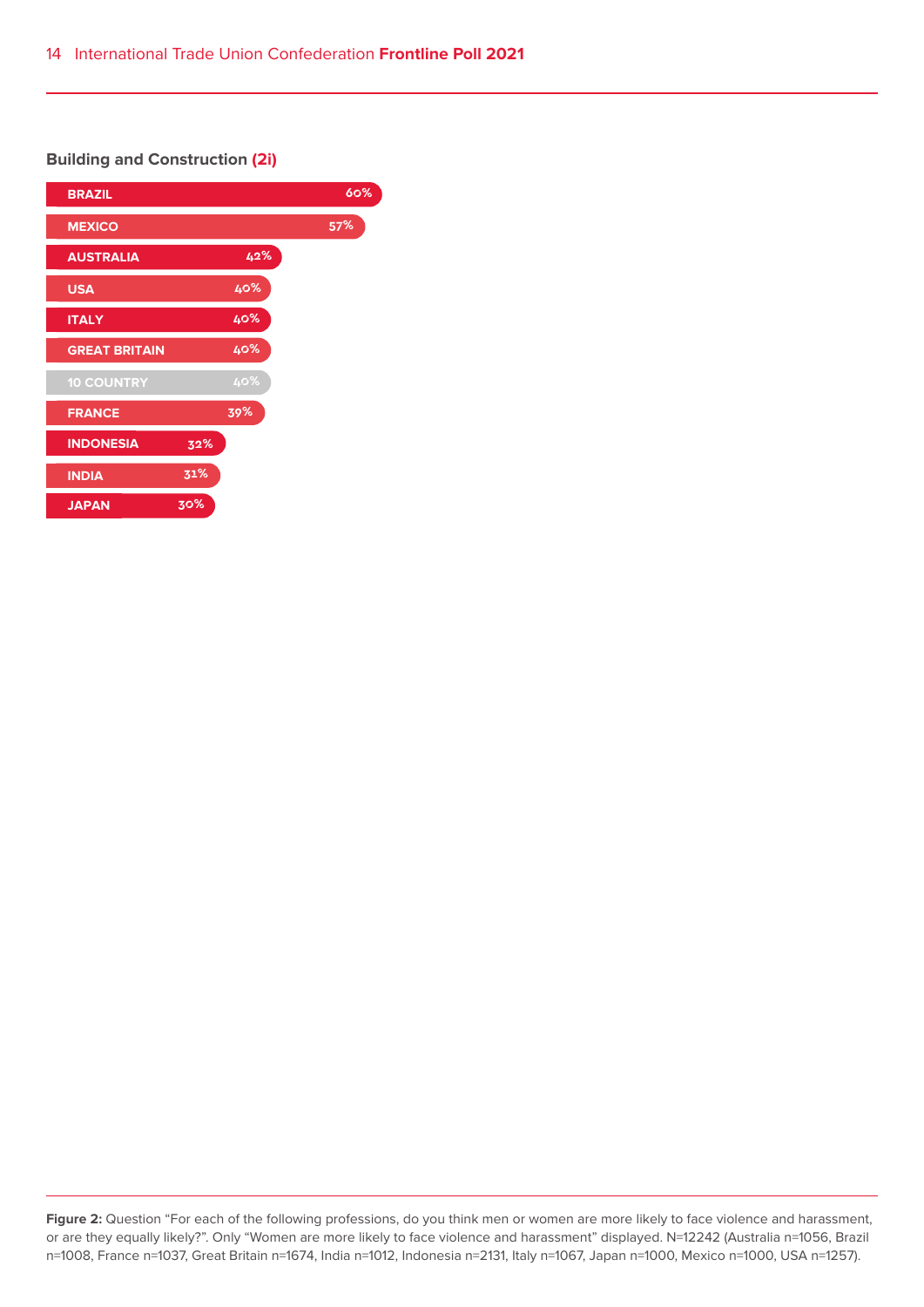# **Toplines**

#### **Key**

| <b>AUS</b> | <b>BRA</b> | <b>FRA</b> | <b>GB</b>        | <b>IND</b> | <b>IDN</b> | <b>ITA</b> | JPN.  | <b>MEX</b> | USA        |
|------------|------------|------------|------------------|------------|------------|------------|-------|------------|------------|
| Australia  | Brazil     | France     | Great<br>Britain | India      | Indonesia  | Italy      | Japan | Mexico     | <b>USA</b> |

**Q For each of the following professions, do you think men or women are more likely to face violence and harassment, or are they equally likely?**

| <b>Teaching</b>                                   | Total | AUS. | <b>BRA</b> | <b>FRA</b> | <b>GB</b> | <b>IND</b> | IDN | ITA | JPN | <b>MEX</b> | USA |
|---------------------------------------------------|-------|------|------------|------------|-----------|------------|-----|-----|-----|------------|-----|
| <b>Men</b> are more likely                        | 5%    | 5%   | 3%         | 4%         | 4%        | 11%        | 3%  | 3%  | 6%  | 6%         | 7%  |
| <b>Men</b> and <b>women</b> are equally<br>likely | 44%   | 51%  | 36%        | 51%        | 53%       | 44%        | 41% | 38% | 40% | 47%        | 40% |
| Women are more likely                             | 36%   | 33%  | 55%        | 33%        | 29%       | 30%        | 43% | 42% | 28% | 41%        | 30% |
| Don't know                                        | 14%   | 11%  | 6%         | 13%        | 14%       | 15%        | 13% | 17% | 26% | 6%         | 22% |

| <b>Nursing</b>                      | Total | AUS. | <b>BRA</b> | <b>FRA</b> | <b>GB</b> | <b>IND</b> | IDN | ITA | JPN | <b>MEX</b> | USA    |
|-------------------------------------|-------|------|------------|------------|-----------|------------|-----|-----|-----|------------|--------|
| <b>Men</b> are more likely          | 6%    | 9%   | 3%         | 4%         | 8%        | 11%        | 3%  | 2%  | 6%  | 8%         | $10\%$ |
| Men and women are equally<br>likely | 32%   | 38%  | 28%        | 31%        | 42%       | 27%        | 25% | 29% | 24% | 38%        | -34%   |
| Women are more likely               | 49%   | 44%  | 63%        | 54%        | 38%       | 48%        | 61% | 55% | 47% | 49%        | 34%    |
| Don't know                          | 13%   | 9%   | 6%         | 11%        | 13%       | 14%        | 11% | 13% | 23% | 5%         | 22%    |

| <b>Doctors</b>                      | Total | <b>AUS</b> | <b>BRA</b> | <b>FRA</b> | <b>GB</b> | <b>IND</b> | IDN | ITA. | JPN | <b>MEX</b> | <b>USA</b> |
|-------------------------------------|-------|------------|------------|------------|-----------|------------|-----|------|-----|------------|------------|
| <b>Men</b> are more likely          | 5%    | 5%         | 3%         | 3%         | 3%        | 14%        | 3%  | 2%   | 8%  | 4%         | 8%         |
| Men and women are equally<br>likely | 45%   | 54%        | 36%        | 43%        | 57%       | 55%        | 41% | 38%  | 33% | 51%        | 41%        |
| Women are more likely               | 33%   | 27%        | 53%        | 40%        | 23%       | 16%        | 37% | 45%  | 34% | 39%        | 25%        |
| Don't know                          | 16%   | 13%        | 8%         | 14%        | 17%       | 15%        | 19% | 16%  | 26% | 6%         | 26%        |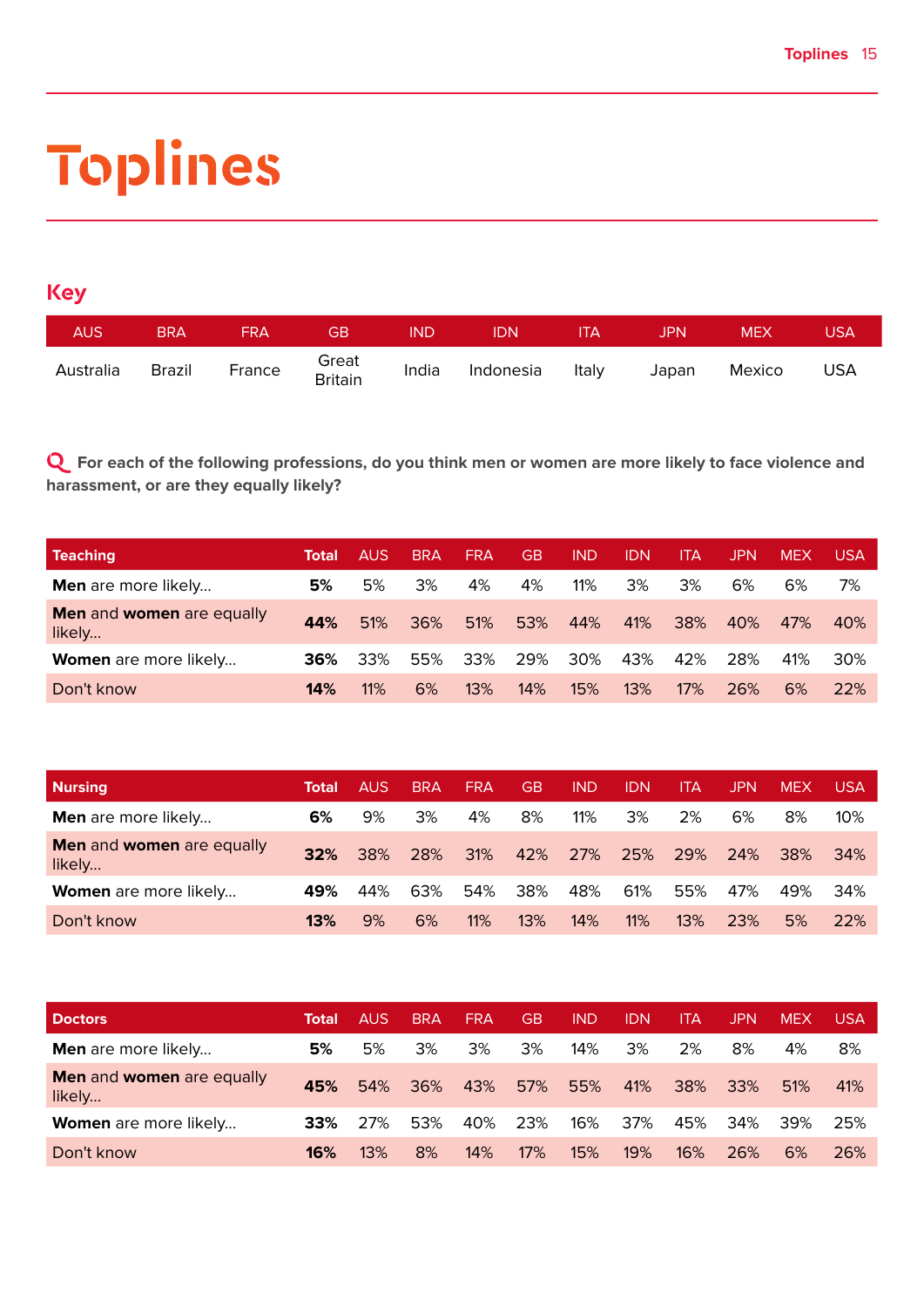| <b>Journalism</b>                   | Total | AUS | <b>BRA</b> | <b>FRA</b> | GB  | <b>IND</b> | <b>IDN</b> | ITA | JPN | <b>MEX</b> | USA             |
|-------------------------------------|-------|-----|------------|------------|-----|------------|------------|-----|-----|------------|-----------------|
| <b>Men</b> are more likely          | 5%    | 5%  | 2%         | 4%         | 3%  | 14%        | 5%         | 3%  | 7%  | 7%         | 7%              |
| Men and women are equally<br>likely | 43%   | 46% | 33%        | 42%        | 47% | 48%        | 47%        | 34% | 32% | 50%        | 39 <sup>%</sup> |
| Women are more likely               | 37%   | 36% | 57%        | 41%        | 29% | 26%        | 36%        | 47% | 36% | 37%        | 33%             |
| Don't know                          | 15%   | 13% | 8%         | 13%        | 21% | 13%        | 12%        | 15% | 26% | 6%         | <b>21%</b>      |

| Law                                        | Total | AUS. | <b>BRA</b> | <b>FRA</b> | <b>GB</b> | IND | IDN | ITA | JPN | <b>MEX</b> | <b>USA</b> |
|--------------------------------------------|-------|------|------------|------------|-----------|-----|-----|-----|-----|------------|------------|
| <b>Men</b> are more likely                 | 6%    | 7%   | 5%         | 4%         | 4%        | 17% | 5%  | 2%  | 7%  | 6%         | 9%         |
| <b>Men and women are equally</b><br>likely | 42%   | 43%  | 32%        | 47%        | 45%       | 43% | 48% | 36% | 39% | 46%        | 35%        |
| Women are more likely                      | 33%   | 35%  | 54%        | 31%        | 28%       | 23% | 30% | 45% | 24% | 41%        | 32%        |
| Don't know                                 | 18%   | 16%  | 9%         | 18%        | 23%       | 17% | 18% | 17% | 30% | 7%         | 24%        |

| <b>Sport</b>                        | Total | <b>AUS</b> | <b>BRA</b> | <b>FRA</b> | GB  | <b>IND</b> | IDN | ITA | JPN | <b>MEX</b> | <b>USA</b>      |
|-------------------------------------|-------|------------|------------|------------|-----|------------|-----|-----|-----|------------|-----------------|
| <b>Men</b> are more likely          | 8%    | 12%        | 6%         | 5%         | 13% | 14%        | 6%  | 3%  | 6%  | 8%         | 10%             |
| Men and women are equally<br>likely | 37%   | 42%        | 32%        | 35%        | 41% | 41%        | 40% | 34% | 32% | 41%        | 30 <sup>%</sup> |
| <b>Women</b> are more likely        | 40%   | 36%        | 56%        | 48%        | 28% | 32%        | 42% | 48% | 39% | 45%        | 36%             |
| Don't know                          | 14%   | 10%        | 6%         | 12%        | 17% | 13%        | 12% | 14% | 23% | 6%         | 24%             |

| <b>Politics</b>                     | Total | <b>AUS</b> | <b>BRA</b> | <b>FRA</b> | GB  | <b>IND</b> | idn | ITA | <b>JPN</b> | <b>MEX</b> | USA        |
|-------------------------------------|-------|------------|------------|------------|-----|------------|-----|-----|------------|------------|------------|
| <b>Men</b> are more likely          | 7%    | 7%         | 3%         | 5%         | 4%  | 20%        | 6%  | 2%  | 9%         | 6%         | 8%         |
| Men and women are equally<br>likely | 36%   | 34%        | 27%        | 39%        | 41% | 34%        | 44% | 31% | 24%        | 36%        | 36%        |
| Women are more likely               | 43%   | 49%        | 62%        | 43%        | 39% | 32%        | 32% | 51% | 45%        | 54%        | 36%        |
| Don't know                          | 15%   | 11%        | 7%         | 13%        | 16% | 14%        | 17% | 16% | 22%        | 5%         | <b>20%</b> |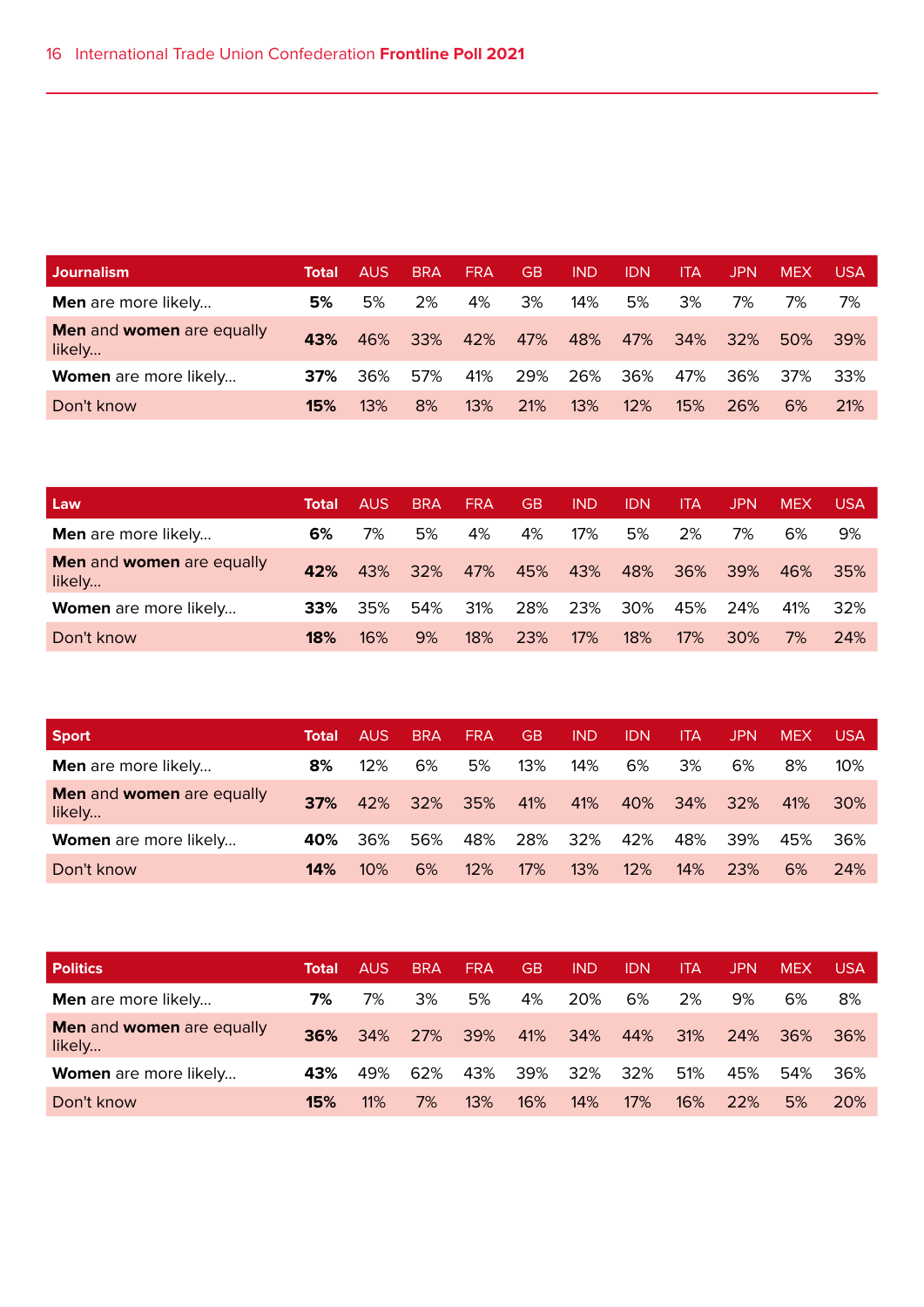| <b>Finance and Banking</b>                 | Total | AUS | <b>BRA</b> | <b>FRA</b> | GB  | <b>IND</b> | idn | ITA | JPN    | <b>MEX</b> | USA |
|--------------------------------------------|-------|-----|------------|------------|-----|------------|-----|-----|--------|------------|-----|
| Men are more likely                        | 6%    | 5%  | 3%         | 4%         | 4%  | 17%        | 4%  | 2%  | $10\%$ | 7%         | 6%  |
| <b>Men and women are equally</b><br>likely | 40%   | 46% | 34%        | 42%        | 41% | 47%        | 39% | 37% | 35%    | 46%        | 35% |
| Women are more likely                      | 36%   | 33% | 55%        | 36%        | 31% | 19%        | 41% | 43% | 29%    | 39%        | 30% |
| Don't know                                 | 18%   | 16% | 8%         | 18%        | 24% | 17%        | 16% | 19% | 27%    | 8%         | 29% |

| <b>Building and Construction</b>    | Total | AUS. | <b>BRA</b> | <b>FRA</b> | <b>GB</b> | <b>IND</b> | <b>IDN</b> | ITA | JPN | <b>MEX</b> | USA        |
|-------------------------------------|-------|------|------------|------------|-----------|------------|------------|-----|-----|------------|------------|
| <b>Men</b> are more likely          | 19%   | 21%  | 9%         | $17\%$     | 20%       | 25%        | 29%        | 12% | 23% | 12%        | 14%        |
| Men and women are equally<br>likely | 24%   | 25%  | 23%        | 27%        | 21%       | 30%        | 24%        | 25% | 22% | 25%        | <b>21%</b> |
| Women are more likely               | 40%   | 42%  | 60%        | 39%        | 40%       | 31%        | 32%        | 40% | 30% | 57%        | 40%        |
| Don't know                          | 17%   | 12%  | 8%         | 17%        | 19%       | 14%        | 16%        | 23% | 25% | 6%         | 25%        |